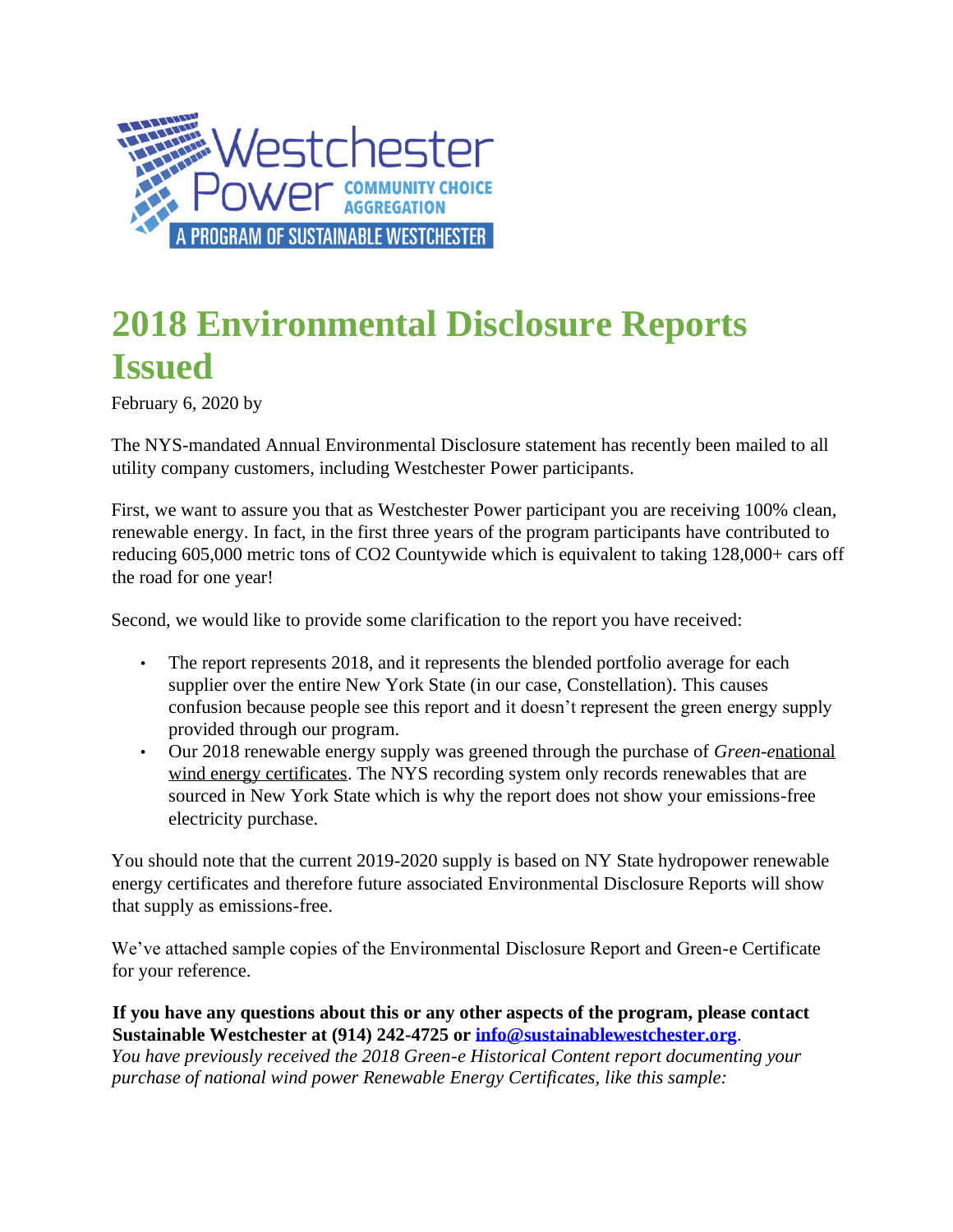

| 2018 HISTORICAL PRODUCT CONTENT LABEL1<br>NewMix® Wind is a Renewable Energy Certificate (REC) product and does not contain<br>electricity, which may be billed separately or by a separate company. A REC represents<br>the environmental benefits of 1 megawatt hour (MWh) or renewable energy that can<br>be paired with electricity. For more information, see www.constellation.com/ny-somers<br>NewMix® Wind matches 100% of your electricity usage. In 2018, NewMix® Wind was<br>made up of the following renewable resources. |      |                                                                                                                                                                                                                                                                                                                                                                                                                                                                                                                         |
|---------------------------------------------------------------------------------------------------------------------------------------------------------------------------------------------------------------------------------------------------------------------------------------------------------------------------------------------------------------------------------------------------------------------------------------------------------------------------------------------------------------------------------------|------|-------------------------------------------------------------------------------------------------------------------------------------------------------------------------------------------------------------------------------------------------------------------------------------------------------------------------------------------------------------------------------------------------------------------------------------------------------------------------------------------------------------------------|
|                                                                                                                                                                                                                                                                                                                                                                                                                                                                                                                                       |      |                                                                                                                                                                                                                                                                                                                                                                                                                                                                                                                         |
| -Wind                                                                                                                                                                                                                                                                                                                                                                                                                                                                                                                                 | 100% | lowa                                                                                                                                                                                                                                                                                                                                                                                                                                                                                                                    |
| <b>TOTAL</b>                                                                                                                                                                                                                                                                                                                                                                                                                                                                                                                          | 100% |                                                                                                                                                                                                                                                                                                                                                                                                                                                                                                                         |
| past 15 years.<br>NYGATS)<br>The average home in the United States uses 867 kWh per month. [Source: U.S. EIA, 2017]<br>691-6417. home@constellation.com, www.constellation.com.                                                                                                                                                                                                                                                                                                                                                       |      | 2. New Renewables come from generation facilities that first began commercial operation within the<br>For comparison, the New York State Electric and Gas 2017 mix of energy sources includes: Coal (3%),<br>Nuclear (36%), Oil (less than 1%), Natural Gas (40%), Hydroelectric (14%), Biomass (less than 1%),<br>Renewable Biogas (less than 1%), Solar (less than 1%), Solid Waste (2%), and Wind (3%). (from<br>For specific information about this REC product, please contact Constellation NewEnergy, Inc., 866- |
| lergy                                                                                                                                                                                                                                                                                                                                                                                                                                                                                                                                 |      | NewMix®. Wind is Green-e Energy certified and meets the environmental and consumer-protection                                                                                                                                                                                                                                                                                                                                                                                                                           |
| standards set forth by the non-profit Center for Resource Solutions. Learn more at<br>www.green-e.org                                                                                                                                                                                                                                                                                                                                                                                                                                 |      |                                                                                                                                                                                                                                                                                                                                                                                                                                                                                                                         |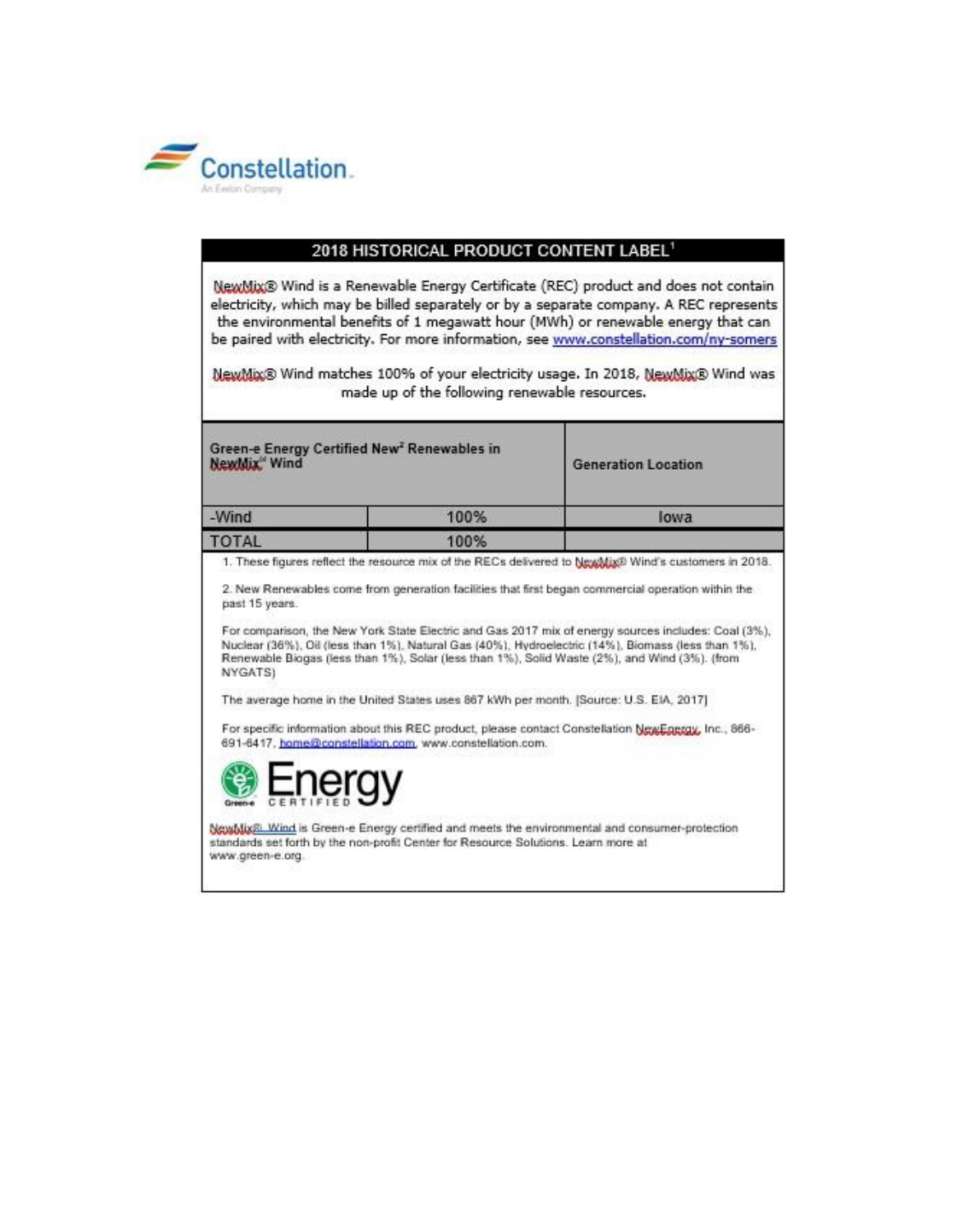*The Environmental Disclosure Report you received looks like this below, and does not represent the emissions-free renewable energy product supplied to customers in the green option:*



Filed Under: